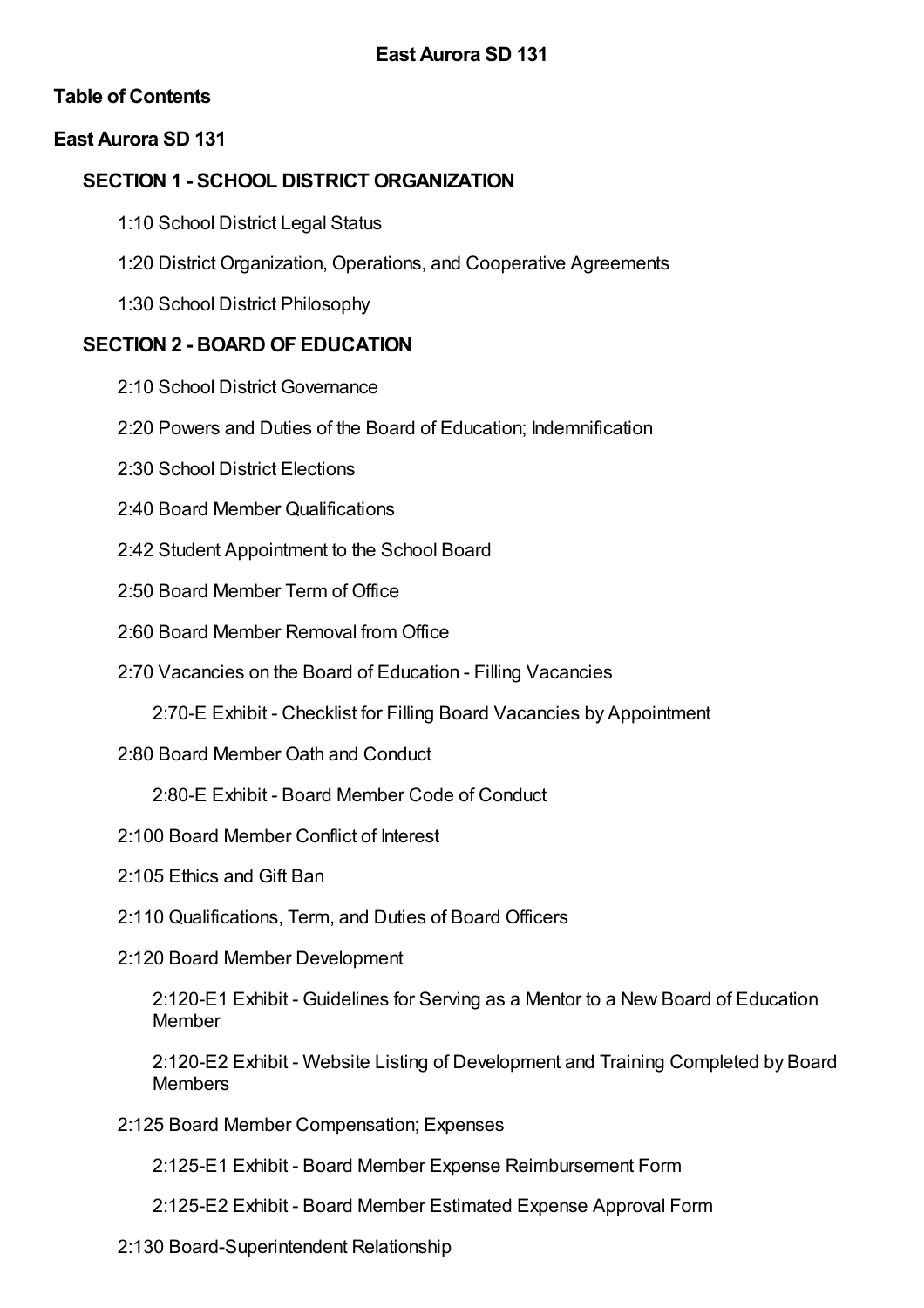#### 2:140 Communications To and From the Board

- 2:140-E Exhibit Guidance for Board Member Communications, Including Email Use
- 2:150 Committees
- 2:160 Board Attorney
	- 2:160-E Exhibit Checklist for Selecting a Board Attorney
- 2:170 Procurement of Architectural, Engineering, and Land Surveying Services
- 2:200 Types of Board of Education Meetings
- 2:210 Organizational Board of Education Meeting
- 2:220 Board of Education Meeting Procedure

2:220-E1 Exhibit - Board Treatment of Closed Meeting Verbatim Recordings and **Minutes** 

2:220-E2 Exhibit - Motion to Adjourn to Closed Meeting

2:220-E3 Exhibit - Closed Meeting Minutes

2:220-E4 Exhibit - Open Meeting Minutes

2:220-E5 Exhibit - Semi-Annual Review of Closed Meeting Minutes

2:220-E6 Exhibit - Log of Closed Meeting Minutes

2:220-E7 Exhibit - Access to Closed Meeting Minutes and Verbatim Recordings

2:220-E8 Exhibit - Board of Education Records Maintenance Requirements and FAQs

2:220-E9 Exhibit - Requirements for No Physical Presence of Quorum and Participation by Audio or Video During Disaster Declaration

2:230 Public Participation at Board of Education Meetings and Petitions to the Board

2:240 Board Policy Development

2:240-E1 Exhibit - PRESS Issue Updates

2:240-E2 Exhibit - Developing Local Policy

- 2:250 Access to District Public Records
- 2:260 Uniform Grievance Procedure
- 2:265 Title IX Sexual Harassment Grievance Procedure

### **SECTION 3 - GENERAL SCHOOL ADMINISTRATION**

- 3:10 Goals and Objectives
- 3:30 Chain of Command
- 3:40 Superintendent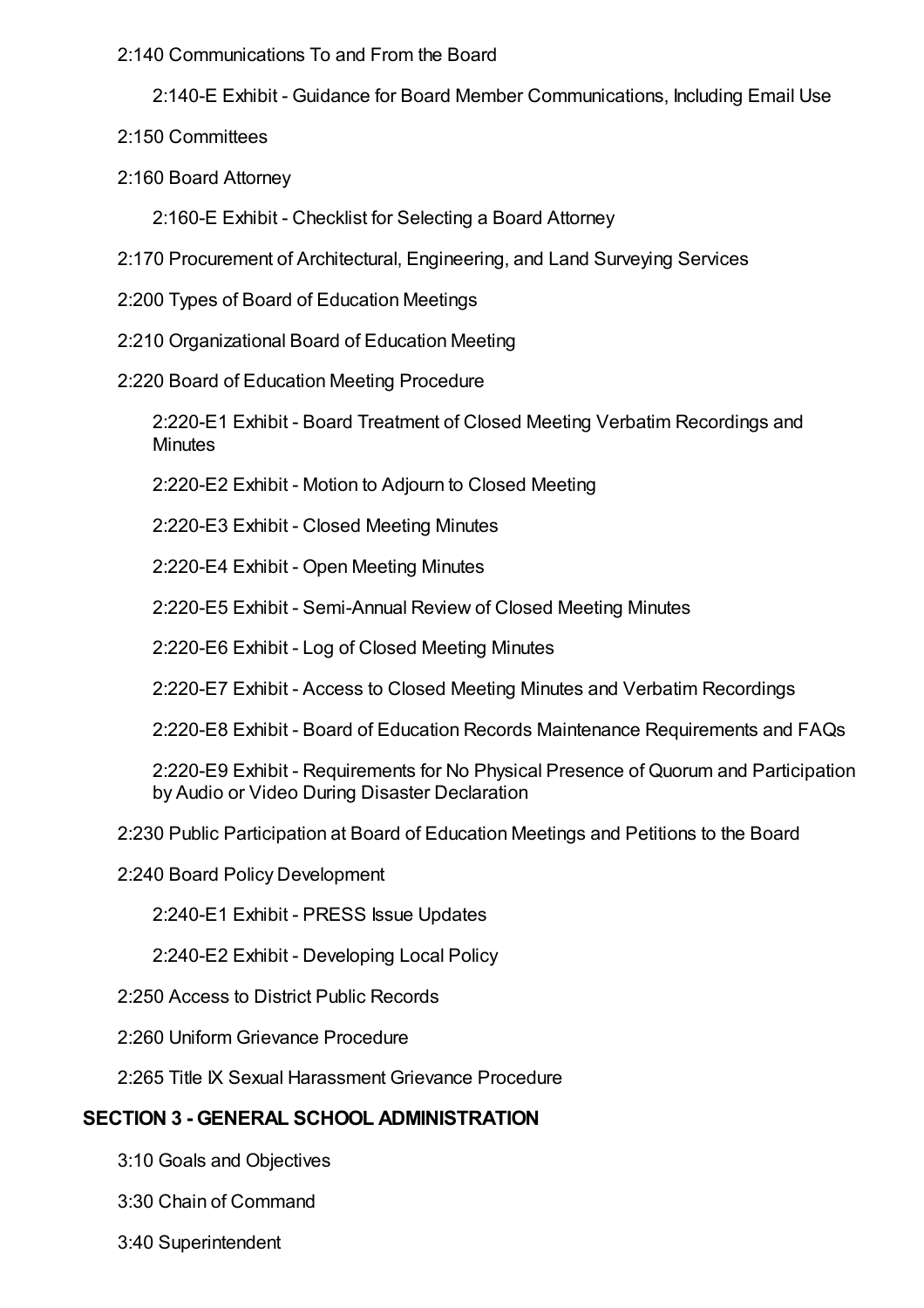3:40-E Exhibit - Checklist for the Superintendent Employment Contract Negotiation **Process** 

- 3:50 Administrative Personnel Other Than the Superintendent
- 3:60 Administrative Responsibility of the Building Principal
- 3:70 Succession of Authority

### **SECTION 4 - OPERATIONAL SERVICES**

- 4:10 Fiscal and Business Management
- 4:15 Identity Protection
- 4:20 Fund Balances
- 4:30 Revenue and Investments
- 4:40 Incurring Debt
- 4:45 Insufficient Fund Checks and Debt Recovery
- 4:50 Payment Procedures
- 4:55 Use of Credit and Procurement Cards
- 4:60 Purchases and Contracts
- 4:70 Resource Conservation
- 4:80 Accounting and Audits
- 4:90 Student Activity and Fiduciary Funds
- 4:100 Insurance Management
- 4:110 Transportation
- 4:120 Food Services
- 4:130 Free and Reduced-Price Food Services

4:130-E Exhibit - Free and Reduced-Price Food Services; Meal Charge Notifications

- 4:140 Waiver of Student Fees
- 4:150 Facility Management and Building Programs
- 4:160 Environmental Quality of Buildings and Grounds
- 4:165 Awareness and Prevention of Child Sexual Abuse and Grooming Behaviors
- 4:170 Safety
- 4:175 Convicted Child SexOffender; Screening; Notifications
- 4:180 Pandemic Preparedness; Management; and Recovery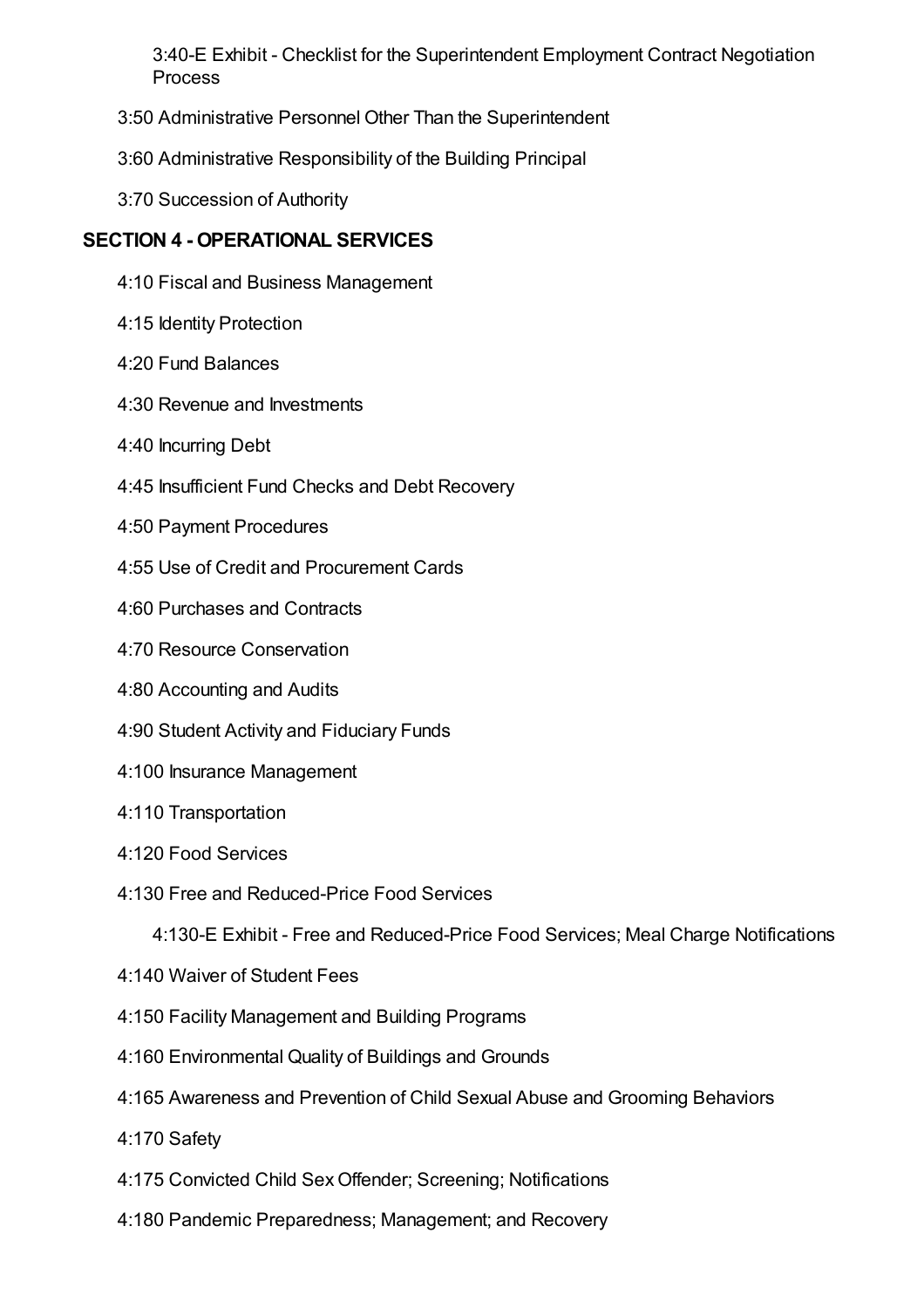4:190 Targeted School Violence Prevention Program

#### **SECTION 5 - PERSONNEL**

General Personnel

- 5:10 Equal Employment Opportunity and Minority Recruitment
- 5:20 Workplace Harassment Prohibited
	- 5:20-E Resolution to Prohibit Sexual Harassment
- 5:30 Hiring Process and Criteria
- 5:35 Compliance with the Fair Labor Standards Act
- 5:40 Communicable and Chronic Infectious Disease
- 5:50 Drug-and Alcohol-Free Workplace; E-Cigarette, Tobacco, and Cannabis Prohibition
- 5:60 Expenses

5:60-E1 Exhibit - Employee Expense Reimbursement Form

5:60-E2 Exhibit - Employee Estimated Expense Approval Form

- 5:70 Religious Holidays
- 5:80 Court Duty
- 5:90 Abused and Neglected Child Reporting
- 5:100 Staff Development Program
- 5:110 Recognition for Service
- 5:120 Employee Ethics; Conduct; and Conflict of Interest
- 5:125 Personal Technology and Social Media; Usage and Conduct
- 5:130 Responsibilities Concerning Internal Information
- 5:140 Solicitations By or From Staff
- 5:150 Personnel Records
- 5:170 Copyright
- 5:180 Temporary Illness or Temporary Incapacity
- 5:185 Family and Medical Leave

#### Professional Personnel

- 5:190 Teacher Qualifications
- 5:200 Terms and Conditions of Employment and Dismissal
- 5:210 Resignations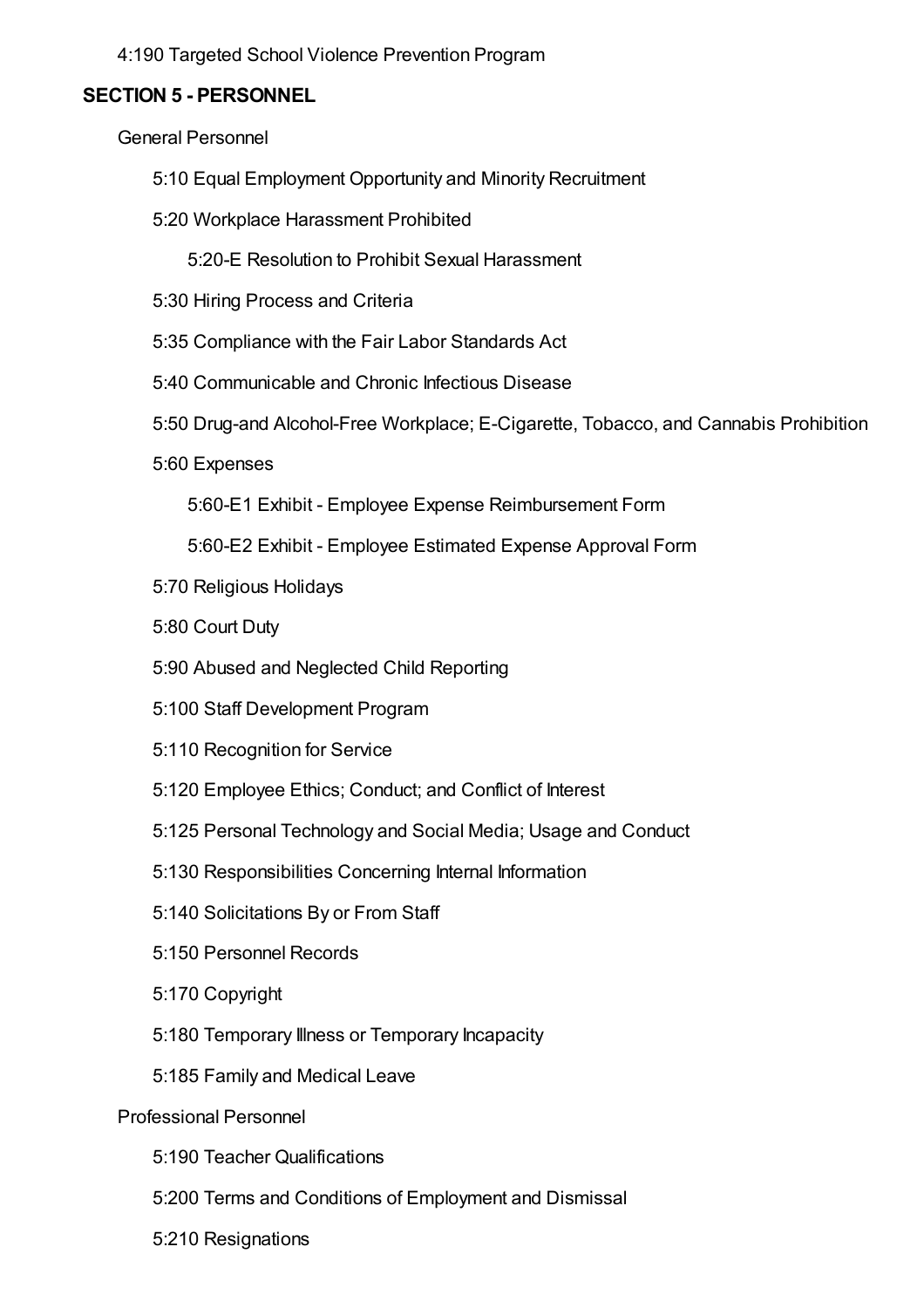5:230 Maintaining Student Discipline

5:240 Suspension

5:250 Leaves of Absence

5:260 Temporary Personnel - Student Teachers/Interns

Educational Support Personnel

5:270 Employment At-Will, Compensation, and Assignment

5:280 Duties and Qualifications

5:285 Drug and Alcohol Testing for School Bus and Commercial Vehicle Drivers

5:290 Employment Termination and Suspensions

5:300 Schedules and Employment Year

5:320 Evaluation

5:330 Sick Days, Vacation, Holidays, and Leaves

5:342 Administrator Tuition Reimbursement Program

5:344 Non-Union Department Staff Tuition Reimbursement Program

### **SECTION 6 - INSTRUCTION**

6:10 Educational Goals, Philosophy and Objectives

6:15 School Accountability

6:20 School Year Calendar and Day

6:30 Organization of Instruction

6:40 Curriculum Development

6:50 School Wellness

6:60 Curriculum Content

6:65 Student Social and Emotional Development

6:70 Teaching About Religions

6:80 Teaching About Controversial Issues

6:100 Using Animals in the Educational Program

6:110 Programs for Students At Risk of Academic Failure and/or Dropping Out of School and Graduation Incentives Program

6:120 Education of Children with Disabilities

6:130 Program for the Gifted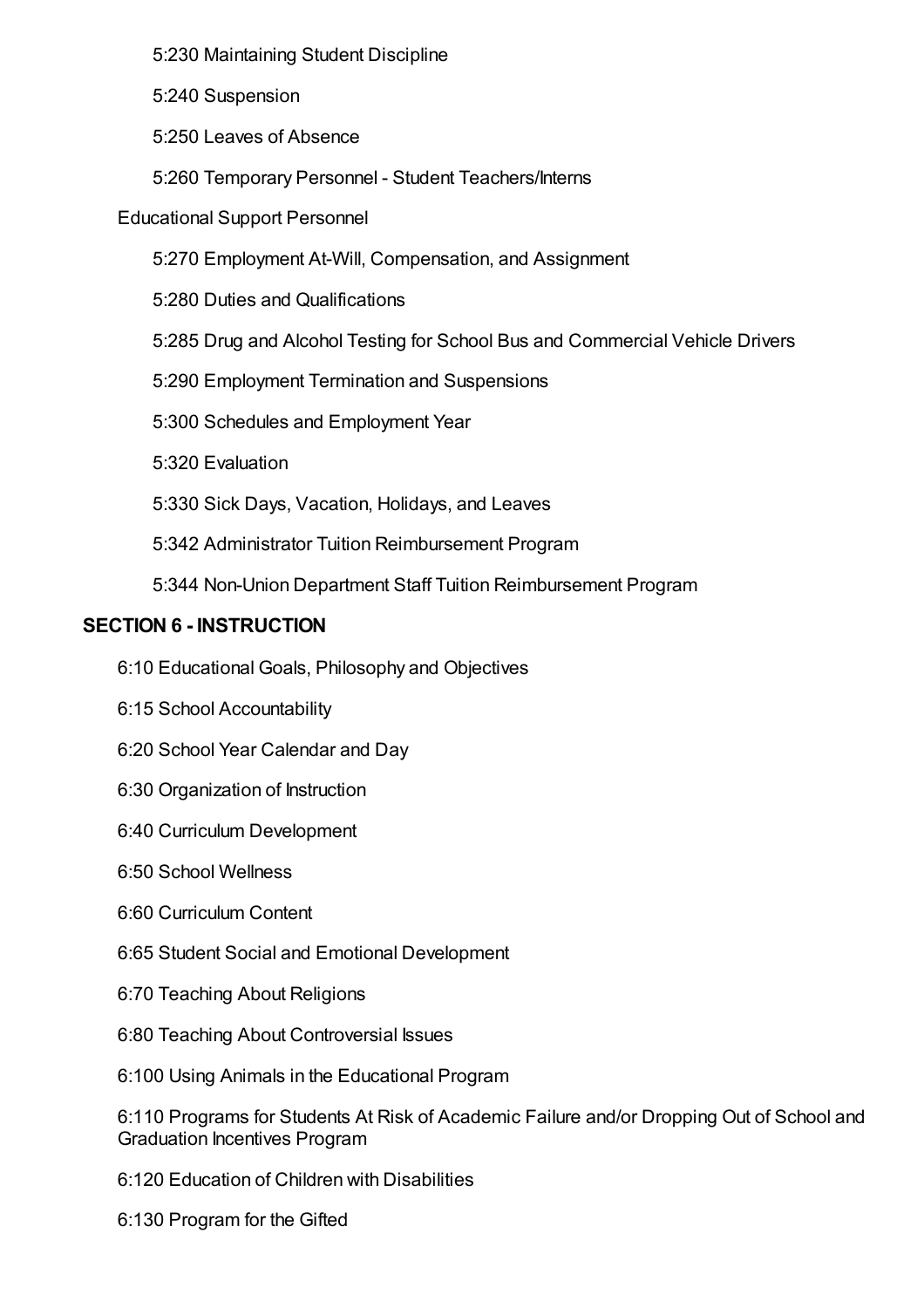- 6:135 Accelerated Placement Program
- 6:140 Education of Homeless Children
- 6:145 Migrant Students
- 6:150 Home and Hospital Instruction
- 6:160 English Learners
- 6:170 Title IPrograms
- 6:180 Extended Instructional Programs
- 6:185 Remote Educational Program
- 6:190 Extracurricular and Co-Curricular Activities
- 6:210 Instructional Materials
- 6:230 Library Media Program
- 6:235 Access to Electronic Networks
- 6:240 Field Trips and Recreational Class Trips
- 6:250 Community Resource Persons and Volunteers
- 6:255 Assemblies and Ceremonies
- 6:260 Complaints About Curriculum, Instructional Materials, and Programs
- 6:270 Guidance and Counseling Program
- 6:280 Grading and Promotion
- 6:290 Homework
- 6:300 Graduation Requirements
- 6:302 Community Service Requirement

6:310 High School Credit for Non-District Experiences; Course Substitutions; Re-Entering **Students** 

- 6:315 High School Credit for Students inGrade 7 or 8
- 6:320 High School Credit for Proficiency
- 6:330 Achievement and Awards
- 6:340 Student Testing and Assessment Program

# **SECTION 7 - STUDENTS**

- 7:10 Equal Educational Opportunities
	- 7:10-E Exhibit Equal Educational Opportunities Within the School Community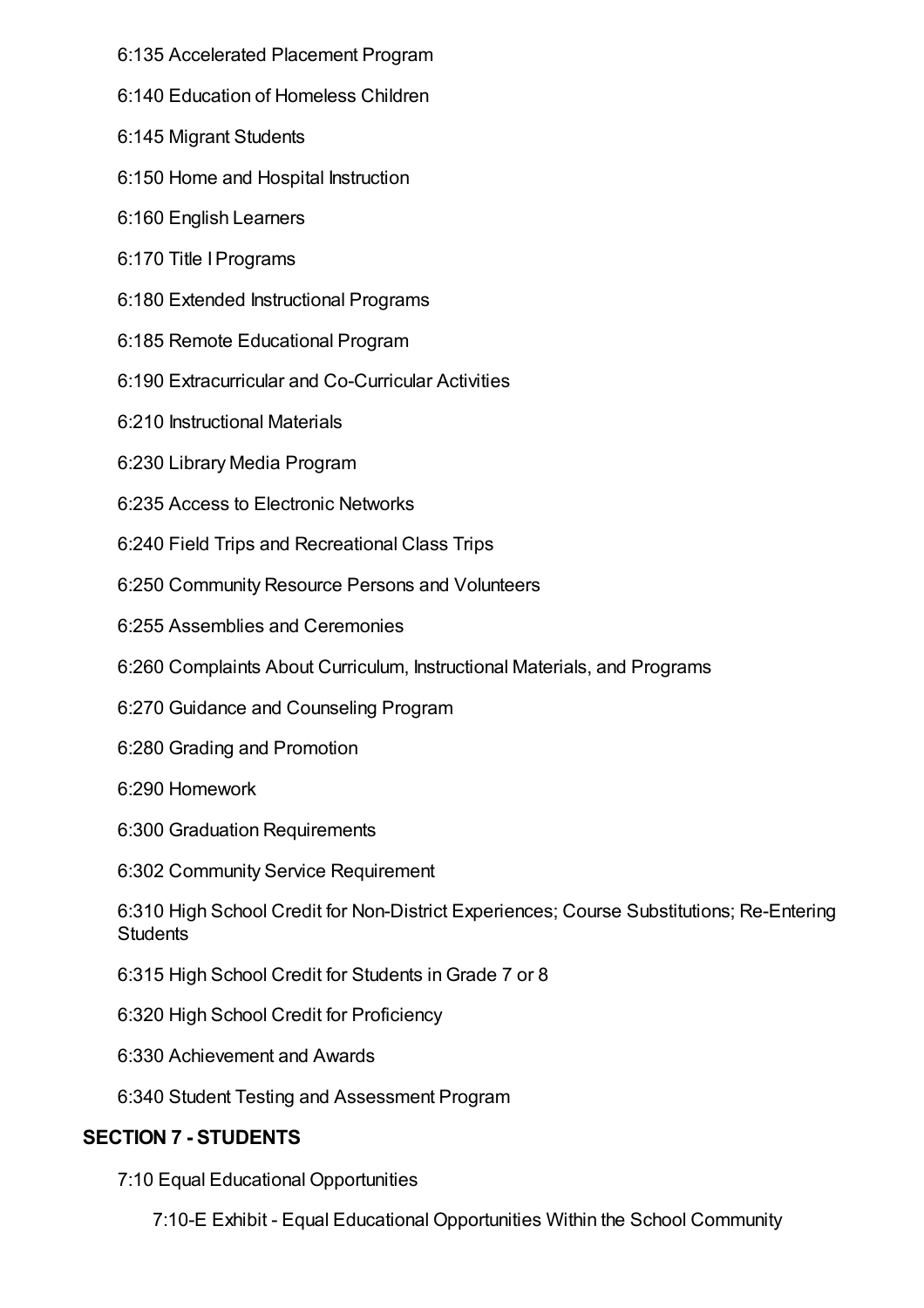- 7:15 Student and Family Privacy Rights
- 7:20 Bullying and Harassment of Students Prohibited
- 7:30 Student Assignment and Intra-District Transfer
- 7:40 Nonpublic School Students, Including Parochial and Home-Schooled Students
- 7:50 School Admissions and Student Transfers To and From Non-District Schools
- 7:52 Foreign Exchange Students
- 7:60 Residence
- 7:70 Attendance and Truancy
- 7:80 Release Time for Religious Instruction/Observance
- 7:90 Release During School Hours
- 7:100 Health, Eye, and Dental Examinations; Immunizations; and Exclusion of Students
- 7:130 Student Rights and Responsibilities
- 7:140 Search and Seizure
- 7:150 Agency and Police Interviews
- 7:160 Student Appearance
- 7:165 School Dress Code
- 7:170 Vandalism
- 7:180 Prevention of and Response to Bullying, Intimidation, and Harassment
- 7:185 Teen Dating Violence Prohibited
- 7:190 Student Behavior
- 7:200 Suspension Procedures
- 7:210 Expulsion Procedures
- 7:220 Bus Conduct
- 7:230 Misconduct by Students with Disabilities
- 7:240 Conduct Code for Participants in Extracurricular Activities
- 7:250 Student Support Services
- 7:260 Exemption from Physical Education
- 7:270 Administering Medicines to Students
- 7:275 Orders to Forgo Life-Sustaining Treatment
- 7:280 Communicable and Chronic Infectious Disease